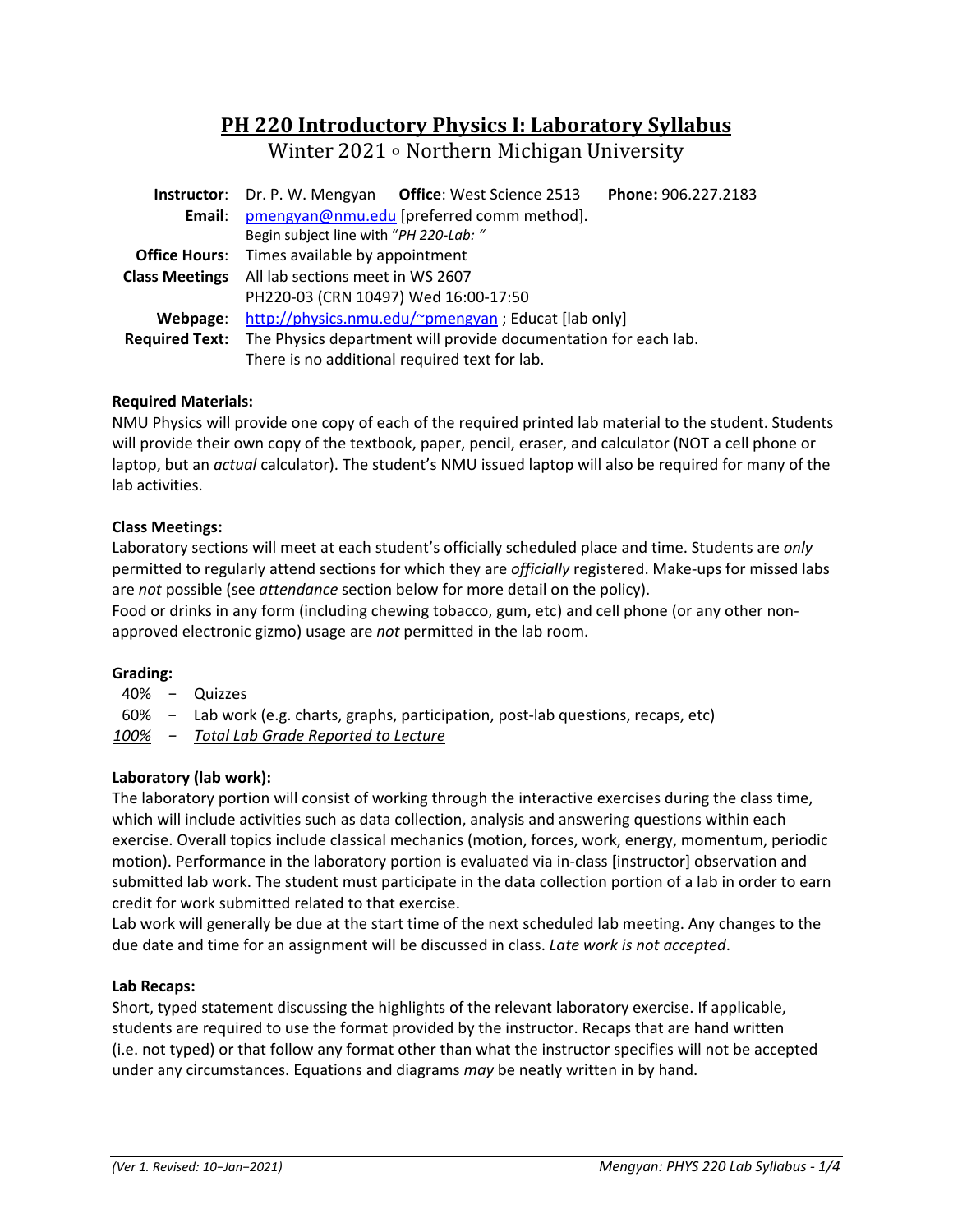## **Quizzes:**

May be administered in the beginning of each class and include material from the previous lab.

#### **Participation:**

Punctuality (in your seat and ready to begin by the scheduled start time), not leaving early, being on‐ task and maintaining a respectful attitude are all examples of what may contribute to the participation grade. Completing physics education research or department assessments (e.g.: general pre-test, posttest or other surveys) may also count toward your participation grade.

Full credit for participation is earned by making a serious effort in completing the assigned activities regardless of the *accuracy* of the particular responses. Participation points may not be earned if equipment is utilized in any form that is not related to the prescribed exercise, fail to take part in group work or are otherwise not on task. Violations of the lab and general class rules may result in dismissal for the class period, reduction in participation grade, forfeiture of any submitted work remaining incomplete due to the dismissal and, if necessary, reported to the appropriate authorities.

## **Attendance:**

Attendance contributes directly to the participation grade as if one is absent one is not capable of participating in a given activity. Absences will be excused for officially sanctioned university events, illness (documentation may be required), court appearances (plaintiff, defendant, witness, juror ‐‐ documentation is required), family emergencies (at the discretion of the instructor and may require appropriate documentation). If something occurs that you feel should be grounds for being excused it is your responsibility to contact your instructor, in writing, PRIOR to the absence (if possible, or as soon as possible after the absence) to discuss the situation. Excused absences for situations beyond the purview of NMU policy are at sole discretion of the instructor, will be evaluated confidentially, on a case‐by‐case basis and confirmed in writing.

An excused absence does NOT necessarily excuse you from completing the work. Arrangements for a planned excused absence, if possible, should be finalized (with written confirmation between the student and instructor) no later than the Friday before the week for which the absence will occur. Otherwise, establish contact with the instructor as soon as reasonably possible.

# **ADA Statement**

#### In compliance with the ADA and university policy

*"If you have a need for disability‐related accommodations or services, please inform the Coordinator of Disability Services in the Dean of Students Office at 2001 C. B. Hedgcock Building (227‐1737 or disserv@nmu.edu). Reasonable and effective accommodations and services will be provided to students if requests are made in a timely manner, with appropriate documentation, in accordance with federal, state, and University guidelines."* 

# **Religious Holiday**

Pursuant to university policy, a student who intends to observe a religious holy day should make that intention known, in writing, to the instructor prior to an absence. A student who is absent from a class, exam or exercise for the observance of a religious holy day shall be allowed to complete an assignment or exam scheduled for that day within a reasonable time around that absence.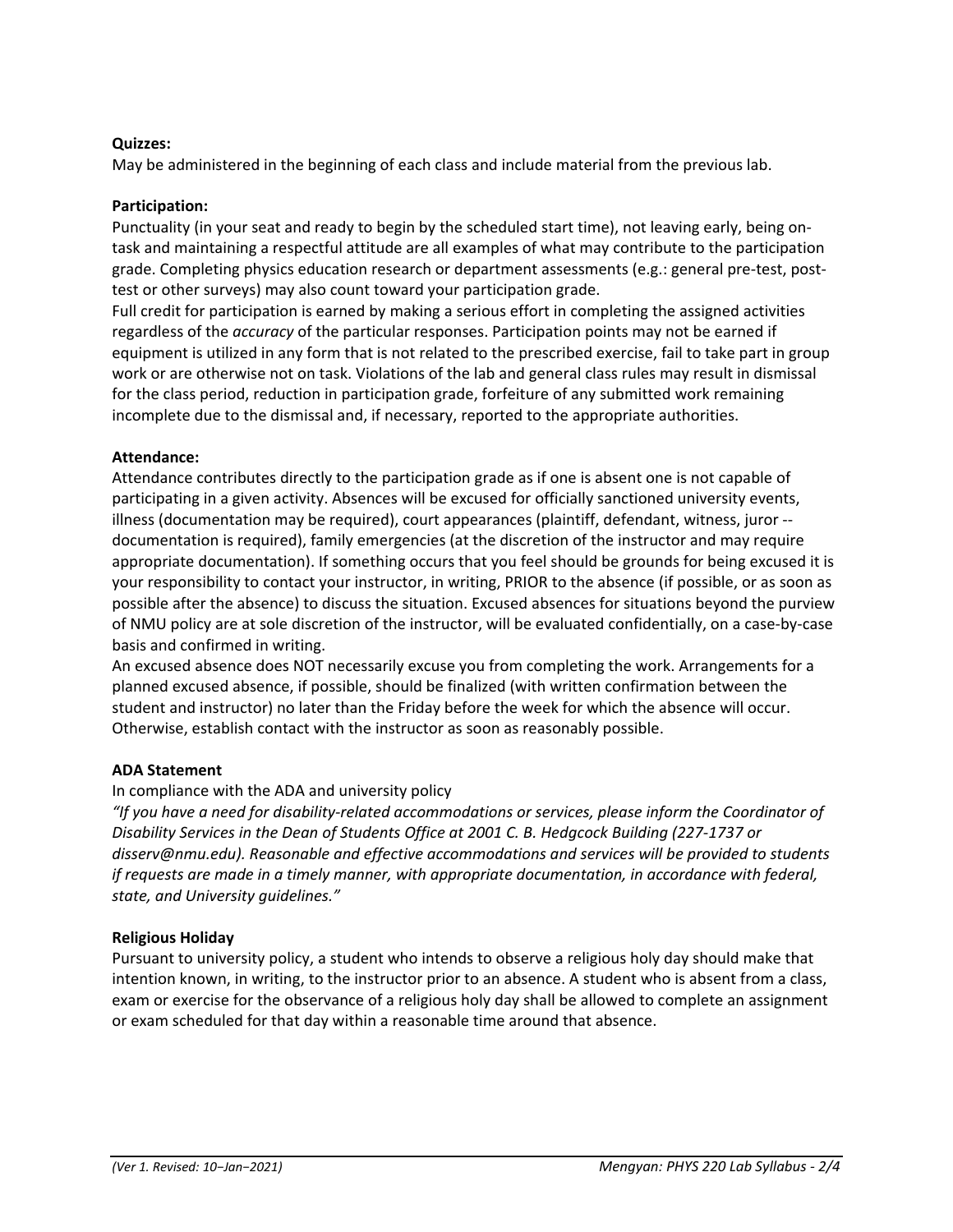#### **Academic Integrity**

Section 2.3.1 of the NMU Student Handbook discusses scholastic dishonesty; all of which will be upheld in all aspects of this course. Academic dishonesty will not be tolerated. Link to student handbook https://www.nmu.edu/policies?p=1070&type=Policy

#### **Appropriate behavior:**

Students are expected to behave in a respectful, considerate and courteous fashion in any activity related to this course. Rude, disrespectful or disruptive behavior will *never* be tolerated.

| <b>Week</b>    | <b>Experiment</b>        | <b>Description</b>                                                      |  |  |  |  |
|----------------|--------------------------|-------------------------------------------------------------------------|--|--|--|--|
| 1              | Lab does not meet        |                                                                         |  |  |  |  |
| $\overline{2}$ | Graphing                 | Data reduction and graphical analysis                                   |  |  |  |  |
| 3              | Vector addition          | Addition of 2-D vectors with analytic and graphical methods;            |  |  |  |  |
|                |                          | testing the addition with an experiment using a force table             |  |  |  |  |
| 4              | Constant acceleration    | Experimentally determining `g'.                                         |  |  |  |  |
|                |                          | Computer aided graphing is introduced.                                  |  |  |  |  |
| 5              | Projectile motion        | Test your skills and understanding of 2-D kinematics by                 |  |  |  |  |
|                |                          | predicting and measuring parameters for an object in flight             |  |  |  |  |
| 6              | Force and acceleration   | Test Newton's 2 <sup>nd</sup> law (relationship between force and time- |  |  |  |  |
|                |                          | varying momentum)                                                       |  |  |  |  |
| $\overline{7}$ | Friction                 | Measuring coefficients of friction                                      |  |  |  |  |
| 8              | Uniform circular motion  | Measuring the force required for a rotating bob to maintain             |  |  |  |  |
|                |                          | a uniform circular path                                                 |  |  |  |  |
| 9              | Conservation of energy   | "Peg and Pendulum": Test relationship of gravitational                  |  |  |  |  |
|                |                          | potential energy and kinetic energy in a system where work              |  |  |  |  |
|                |                          | done by non-conservative forces is negligible                           |  |  |  |  |
| 10             | Impulse and momentum     | Collisions to directly test the impulse-momentum theorem                |  |  |  |  |
| 11             | Conservation of momentum | Experimenting with collisions                                           |  |  |  |  |
| 12             | Torque balancing         | Studying rotational equilibrium                                         |  |  |  |  |
| 13             | Moment of inertia        | Experimentally determine the moment of inertia of a system              |  |  |  |  |
| 14             | Simple harmonic motion   | Studying periodic motion with a pendulum and a mass-<br>spring systems  |  |  |  |  |

# **Physics 220 Laboratory Schedule**

Winter ∘ 2021

| <b>Notable dates:</b>                  | Wk# |               | <b>Start Date</b> | WK# |               | <b>Start Date</b> |
|----------------------------------------|-----|---------------|-------------------|-----|---------------|-------------------|
| 19 Jan 21: First official day of class |     | $\rightarrow$ | $20/$ Jan $/ 21$  | 8   | $\rightarrow$ | 10 / Mar / 21     |
| 24 Apr 21: Last day of class           |     | $\rightarrow$ | $27/$ Jan $/ 21$  | 9   | $\rightarrow$ | 17 / Mar / 21     |
|                                        | 3   | $\rightarrow$ | 03 / Feb / 21     | 10  | $\rightarrow$ | 24 / Mar / 21     |
|                                        | 4   | $\rightarrow$ | 10 / Feb / 21     | 11  | $\rightarrow$ | 31 / Mar / 21     |
|                                        | 5   | $\rightarrow$ | 17 / Feb / 21     | 12  | $\rightarrow$ | 07 / Apr / 21     |
|                                        | 6   | $\rightarrow$ | 24 / Feb / 21     | 13  | $\rightarrow$ | $14 /$ Apr $/ 21$ |
|                                        |     | $\rightarrow$ | 03 / Mar / 21     | 14  | $\rightarrow$ | $21/$ Apr $/$ 21  |